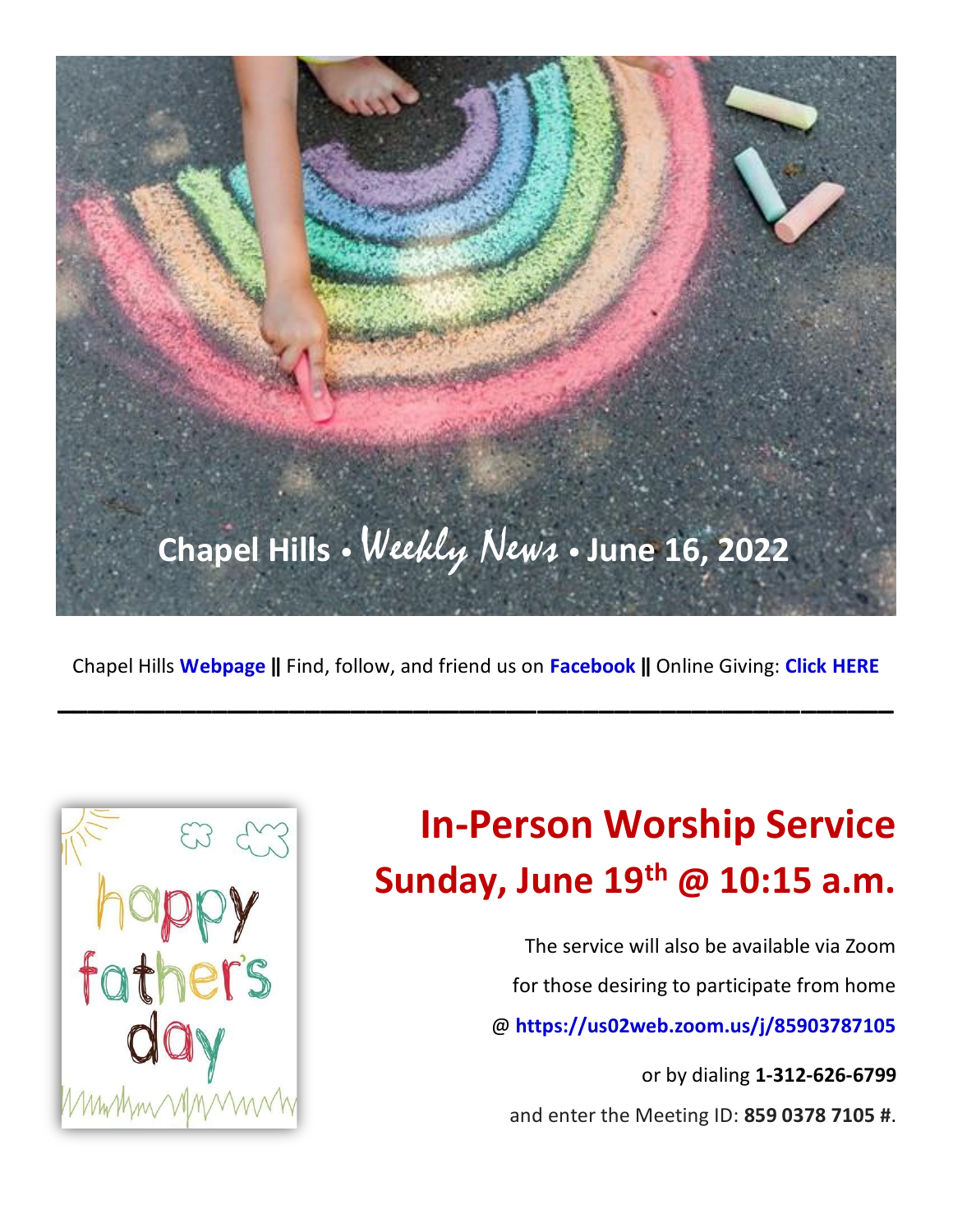#### **Weekly Devotion from Pastor Kristen**

*Rejoice always, pray continually, give thanks in all circumstances; for this is God's will for you in Christ Jesus. ―1 Thessalonians 5:16-18* 

Last week I had the opportunity to attend the UCC Minnesota Conference Annual meeting. While there we had a chance to hear a lecture from the nationally famous author and theologian, Diana Butler Bass. She spoke to us about her most recent book, Grateful. In this lecture she shared some of the research and theory of the benefits of gratitude for our mental and spiritual health. She shared how this idea, of gratitude is connected with and most helpful while we are also grieving. She named both grief and gratitude as "spiritual practice" and encourages us, as congregations to discover the many benefits of these two particular faith practices.

Gratitude while grieving is the act of appreciating the person, relationship, or chapter of life that we have lost. I had a colleague at Hazelden that shared the idea that grief can be processed well as we consider what it is that was lost, what is left and what is possible. Combing gratitude with our own grief process allows us to do this kind of sorting. We can look back with gratitude at what it is that we have lost. We can then look with gratitude at all that we have, all that is left of our own life that is abundant and powerful and good. And then, holding in gratitude these two lists, we can consider what it is that is possible. Gratitude opens up hope. We are grounded in joy by gratitude because we are reminded of the goodness of life.

One of the things that Diana said in her lecture is that we have "privatized" gratitude as communities of faith. We have made this a personal, inside story that we hold in our hearts, minds and journals. But perhaps the power of gratitude is lost for our communities of faith when we hold this practice so close to our vest. What if we shared the practice? What might it look like to become communities of faith that shared gratitude for one another, for the community itself? What might our homes and relationships look like and become if we made gratitude part of what it means to be alive with another person?

I believe that healthy congregations are places of celebration and joy that is shared. Sharing joy—sharing our grateful hearts, our hopeful ideas about abundance and possibility is at the core of thriving congregational life. People are attracted to celebration and joy. People who visit a place of gratitude will return to that space. Gratitude, I would claim, is perhaps the whole point of coming together at all. It is the grace of God, after all, that has brought us to this place of faith; it is the hope of new life, of resurrection, of the new chance that we have to be God's child every day of every life. The face of gratitude is more than just a smile, it is the deep connection of compassion and love that celebrates the very presence of life in our midst.

Diana's claim was that gratitude in our communities of faith will move us from "me" to "we" and lead us to shift beyond the emotion of gratitude to the activity of gratitude. What would active gratitude look like for this congregation? What might change if we became a collective of grateful voices that agree whole heartedly that God has blessed us and will continue to bless us in amazing and wonderful ways?

**PRAYER:** *God, enlighten my feelings of gratitude for all of the many blessings that you have given me and then lead me to speak, to share and to engage others in this practice of being your grateful people. AMEN.*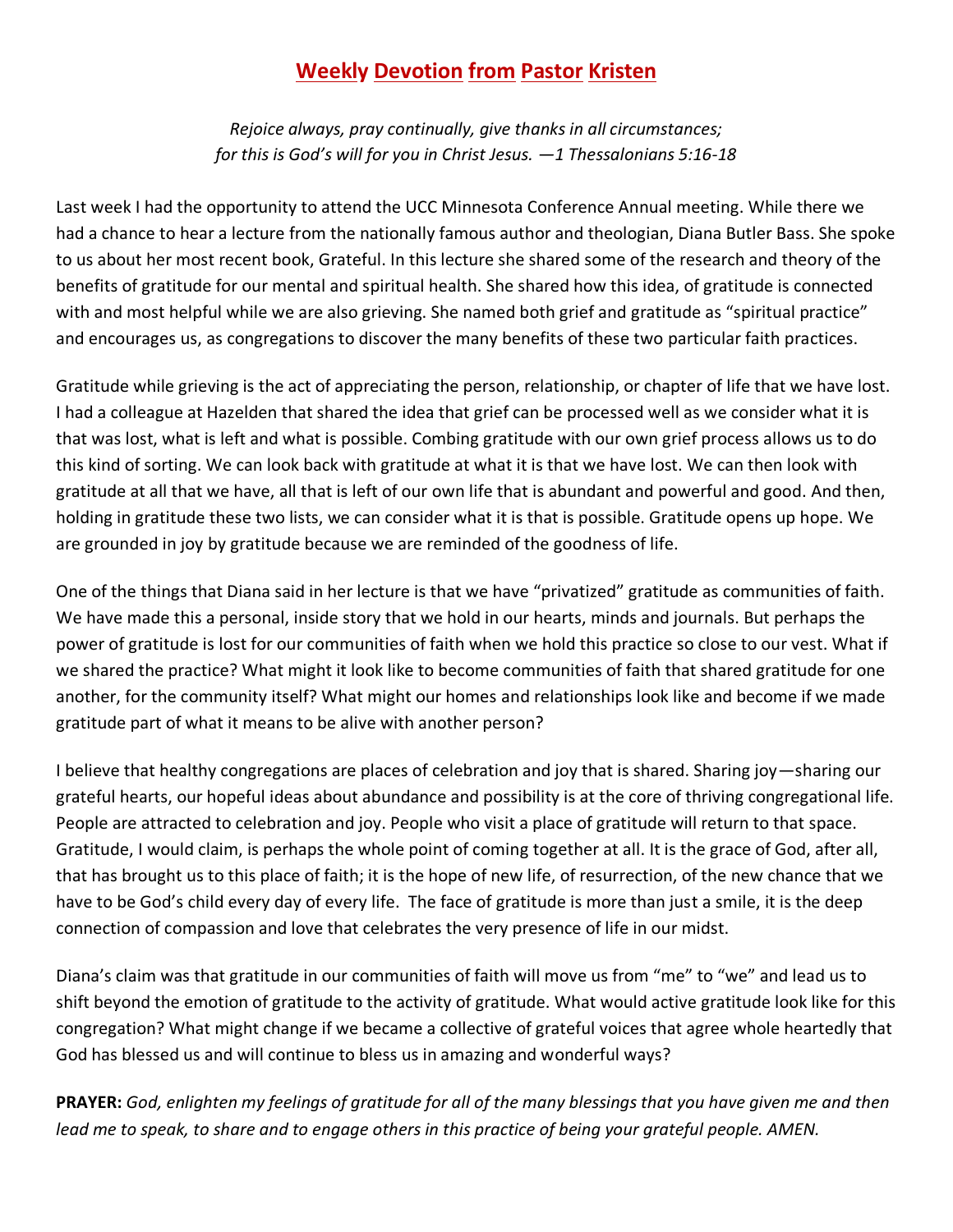

*For information on Diana Butler Bass:* 

#### *dianabutlerbass.com*

*Link to the website A Network for Grateful Living:*

#### *gratefulness.org*

*You can also subscribe to a daily email for The Word for the Day at this website.*

*In Prayer*

- Anna Kerr has had some rough days and is currently in the Fairview Riverside Adult Mental Health Unit.
- Healthcare and front-line workers.
- Michelle Liebl's dad, Lee Carlson was diagnosed with cancer.
- Prayers for Doug Allen, Mark Billy, Sandy Davis-Lerner, Julie Ford, Jack Gillespie, Dorothy Lundberg, Annette Ronan, Timm, Tracy & Tristalyn Smith, Gail Stalpes, and Marge Williams

#### **Rummage Sale Recap – Doing Good in the Hood**

Thanks to all who helped run and clean up after the Neighborhood Rummage Sale last Friday. We had about 15 families selling and much of the proceeds are going to local charities including Meals on Wheels and Hats and Mittens. It was fun to meet new folks! We will continue to look for additional outreach opportunities and building use ideas. By the way, want to get involved with Chapel Hills Outreach? Talk to us… *Tom and Barb Okonek*

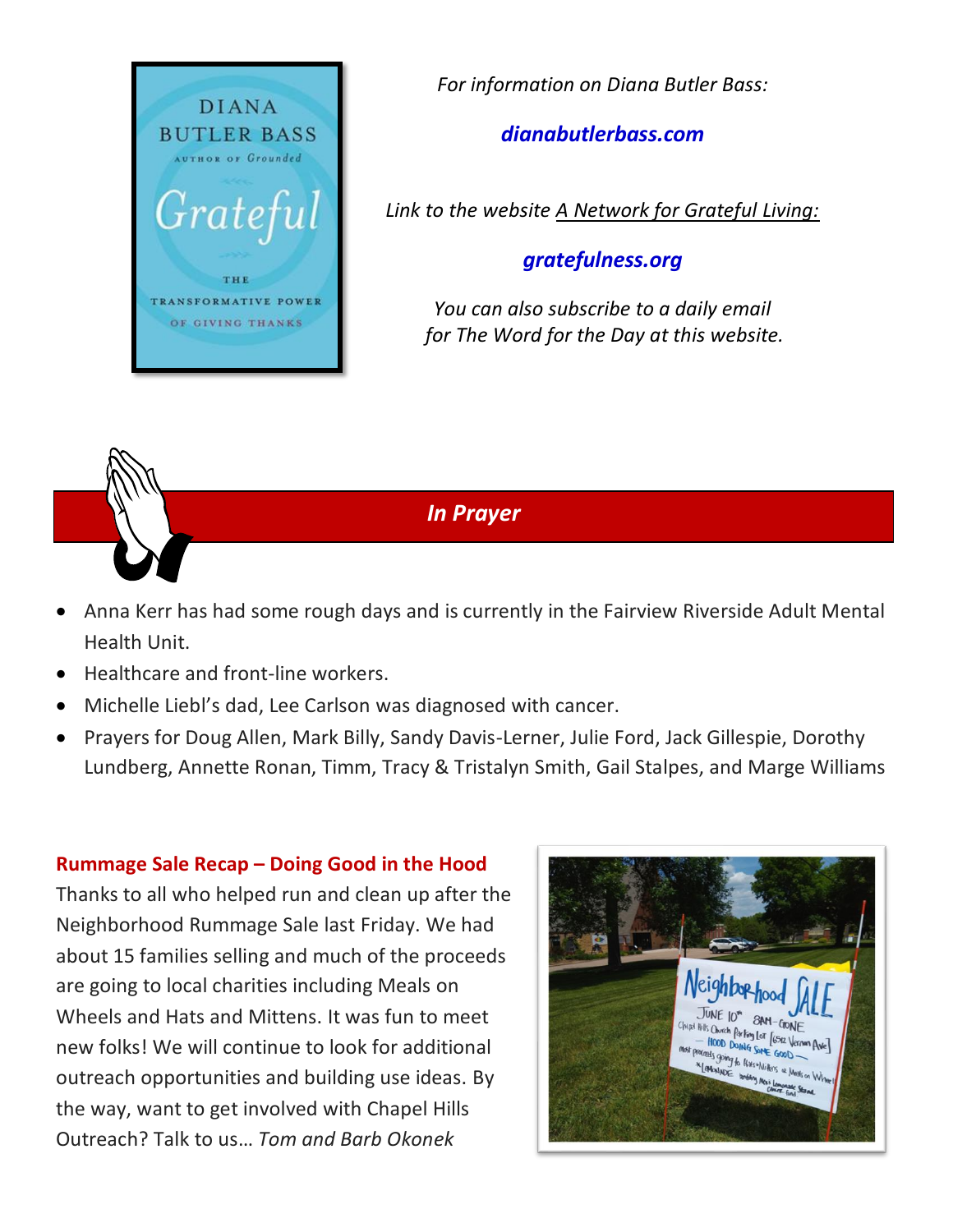

**It's not too late to sign-up to participate in the Edina 4th of July Parade. (Sign-Up Sheet is in the Narthex)**

### **Looking Ahead**

| 19 | JUN, SUN        | $10:15 - 11:15$ am                     | <b>Worship Service</b>                                                   |
|----|-----------------|----------------------------------------|--------------------------------------------------------------------------|
| 20 | JUN, MON        | $12 - 4:30 \text{pm}$<br>$7 - 9$ pm    | <b>Villard Summer Cello Lessons</b><br><b>Classic Big Band Rehearsal</b> |
|    | 21 JUN, TUE     | 12 - 1:30pm                            | <b>Picnic Lunch &amp; Conversation</b>                                   |
|    | 22 JUN, WED     | $12:30 - 5:45$ pm                      | <b>Villard Summer Cello Lessons</b>                                      |
|    | 26 JUN, SUN     | $10:15 - 11:15$ am                     | <b>Worship Service</b>                                                   |
| 28 | JUN, TUE        | $12 - 1:30 \text{pm}$                  | <b>Picnic Lunch &amp; Conversation</b>                                   |
| 3  | <b>JUL, SUN</b> | $10:15 - 11:15am$<br>$10:15 - 11:15am$ | Communion<br><b>Worship Service</b>                                      |
| 4  | JUL, MON        | $\bullet$ 10am – 1pm                   | <b>Edina 4th of July Parade</b>                                          |
| 5  | JUL, TUE        | $12 - 1:30 \text{pm}$                  | <b>Picnic Lunch &amp; Conversation</b>                                   |
| 6  | JUL, WED        | 12 - 5:45pm                            | <b>Villard Summer Cello Lessons</b>                                      |
| 10 | JUL, SUN        | $10:15 - 11:15am$                      | <b>Worship Service</b>                                                   |
|    | 11 JUL, MON     | $12 - 5:45$ pm                         | <b>Villard Summer Cello Lessons</b>                                      |